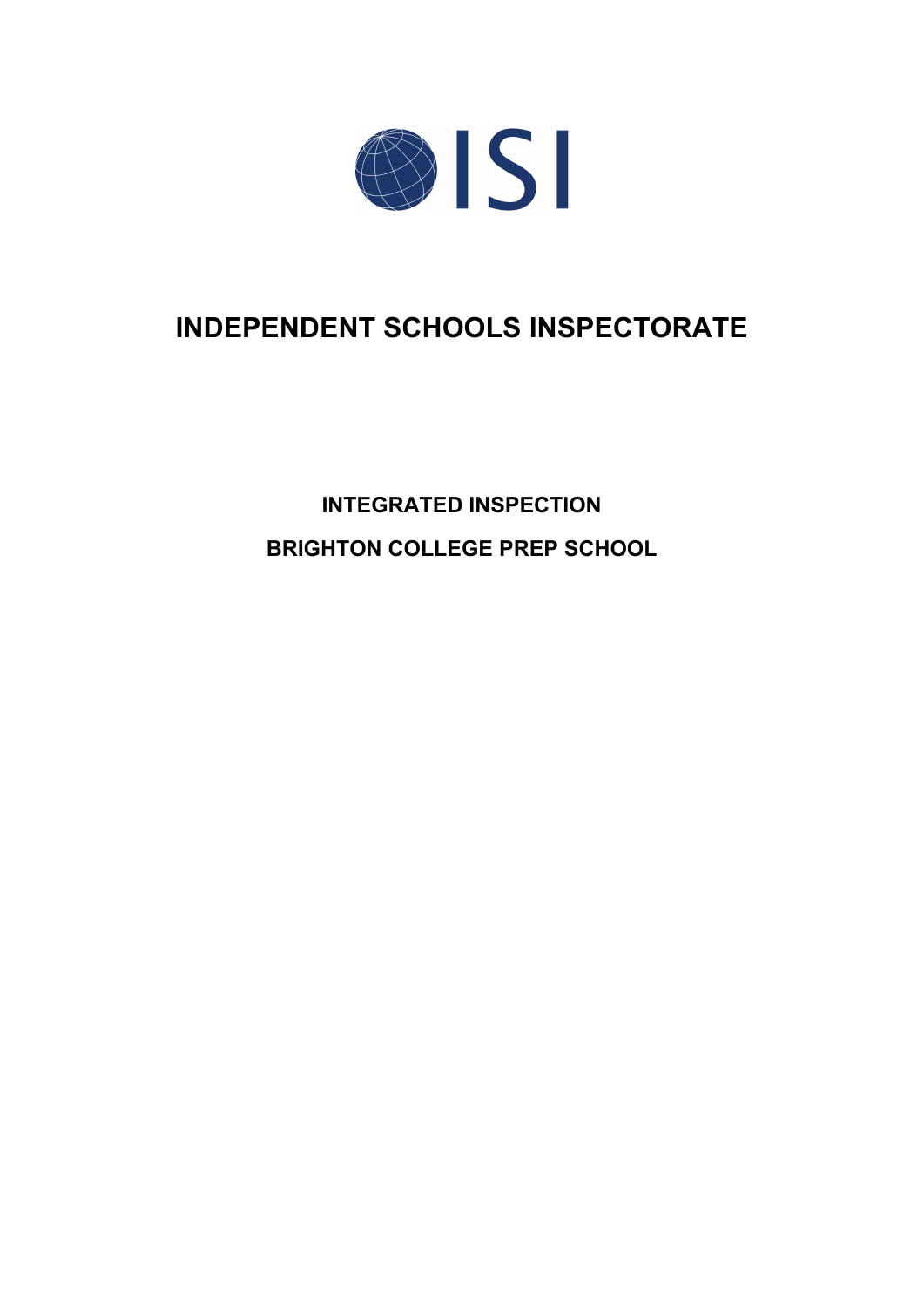# **INDEPENDENT SCHOOLS INSPECTORATE**

## **Brighton College Prep School**

The pre-prep and the senior school were inspected at the same time and separate reports published.

| Full Name of School              | <b>Brighton College Prep School</b> |
|----------------------------------|-------------------------------------|
| <b>DfE</b> Number                | 846/6015                            |
| Registered Charity Number 307061 |                                     |
| <b>Address</b>                   | <b>Brighton College Prep School</b> |
|                                  | <b>Walpole Lodge</b>                |
|                                  | 2 Walpole Road                      |
|                                  | <b>Brighton</b>                     |
|                                  | <b>East Sussex</b>                  |
|                                  | <b>BN2 OEU</b>                      |
| <b>Telephone Number</b>          | 01273 704210                        |
| Fax Number                       | 01273 704286                        |
| <b>Email Address</b>             | paprep@brightoncollege.net          |
| Head                             | <b>Mr Harry Hastings</b>            |
| <b>Chair of Governors</b>        | <b>Lord Skidelsky</b>               |
| Age Range                        | 8 to 13                             |
| <b>Total Number of Pupils</b>    | 300                                 |
| <b>Gender of Pupils</b>          | Mixed (157 boys; 143 girls)         |
| Numbers by Age                   | $7 - 11$<br>180<br>$11 - 13$<br>120 |
| Number of Day Pupils             | Total:<br>300                       |
| <b>Inspection Dates</b>          | 21 Apr 2015 to 24 Apr 2015          |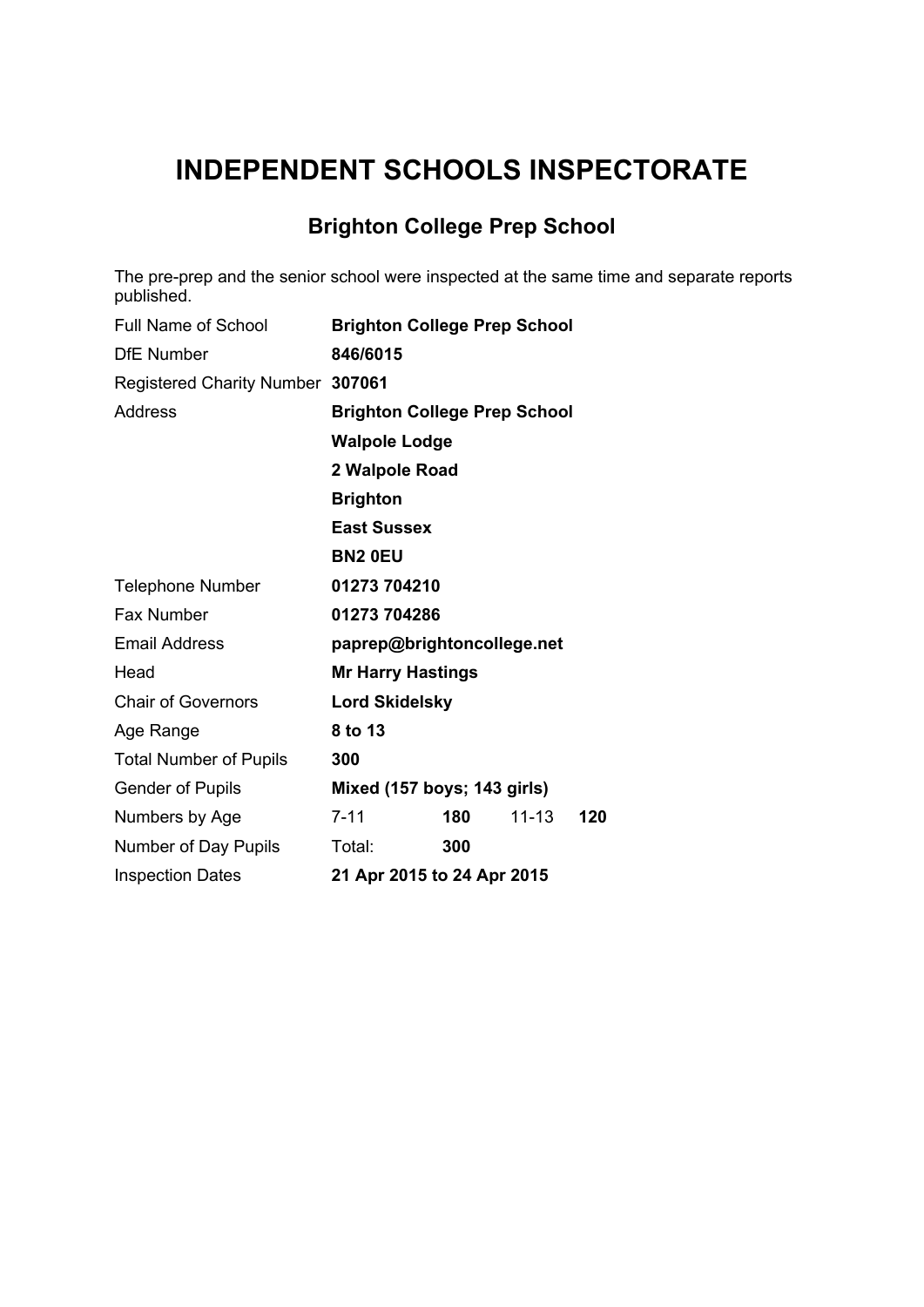### **PREFACE**

This inspection report follows the *ISI schedule,* which occupies a period of four continuous days in the school. The previous ISI inspection was in February 2011.

The Independent Schools Inspectorate (ISI) is the body approved by the Secretary of State for the purpose of inspecting schools belonging to the Independent Schools Council (ISC) Associations and reporting on compliance with the Education (Independent School Standards) Regulations 2014. The range of these Regulations can be viewed on the website [www.legislation.gov.uk.](http://www.legislation.gov.uk) Additionally, inspections will consider the school's accessibility plan under Schedule 10 of the Equality Act 2010 and the ban on corporal punishment introduced by the School Standards and Framework Act 1998.

The inspection was also carried out under the arrangements of the ISC Associations for the maintenance and improvement of the quality of their membership.

The inspection of the school is from an educational perspective and provides limited inspection of other aspects, although inspectors comment on any significant hazards or problems they encounter which have an adverse impact on children. The inspection does not include:

- (i) an exhaustive health and safety audit
- (ii) an in-depth examination of the structural condition of the school, its services or other physical features
- (iii) an investigation of the financial viability of the school or its accounting procedures
- (iv) an in-depth investigation of the school's compliance with employment law.

Inspectors may be aware of individual safeguarding concerns, allegations and complaints as part of the inspection process. Such matters will not usually be referred to in the published report but will have been considered by the team in reaching their judgements.

Both Ofsted and ISI inspect and report on the Independent School Standards Regulations. However, they apply different frameworks and have different criteria for judging school quality that are suited to the different types of schools they inspect. Both use a four point scale when making judgements of quality but, whilst the ISI terminology reflects quality judgements that are at least equivalent to those used by Ofsted, they also reflect the differences in approach. ISI reports do not provide a single overarching judgement for the school but instead give a clear judgement on each aspect of the school's work at the beginning of each section. **These headline statements must include one of the ISI descriptors 'excellent', 'good', 'sound' or 'unsatisfactory', and where Achievement is 'exceptional' that term may be used for the top grade.** Elsewhere in the report, inspectors may use a range of different adjectives to make judgements. **For EYFS registered provision (for pupils aged under three), reports are required to use the same terminology ('outstanding', 'good', 'requires improvement' and 'inadequate') as Ofsted reports.**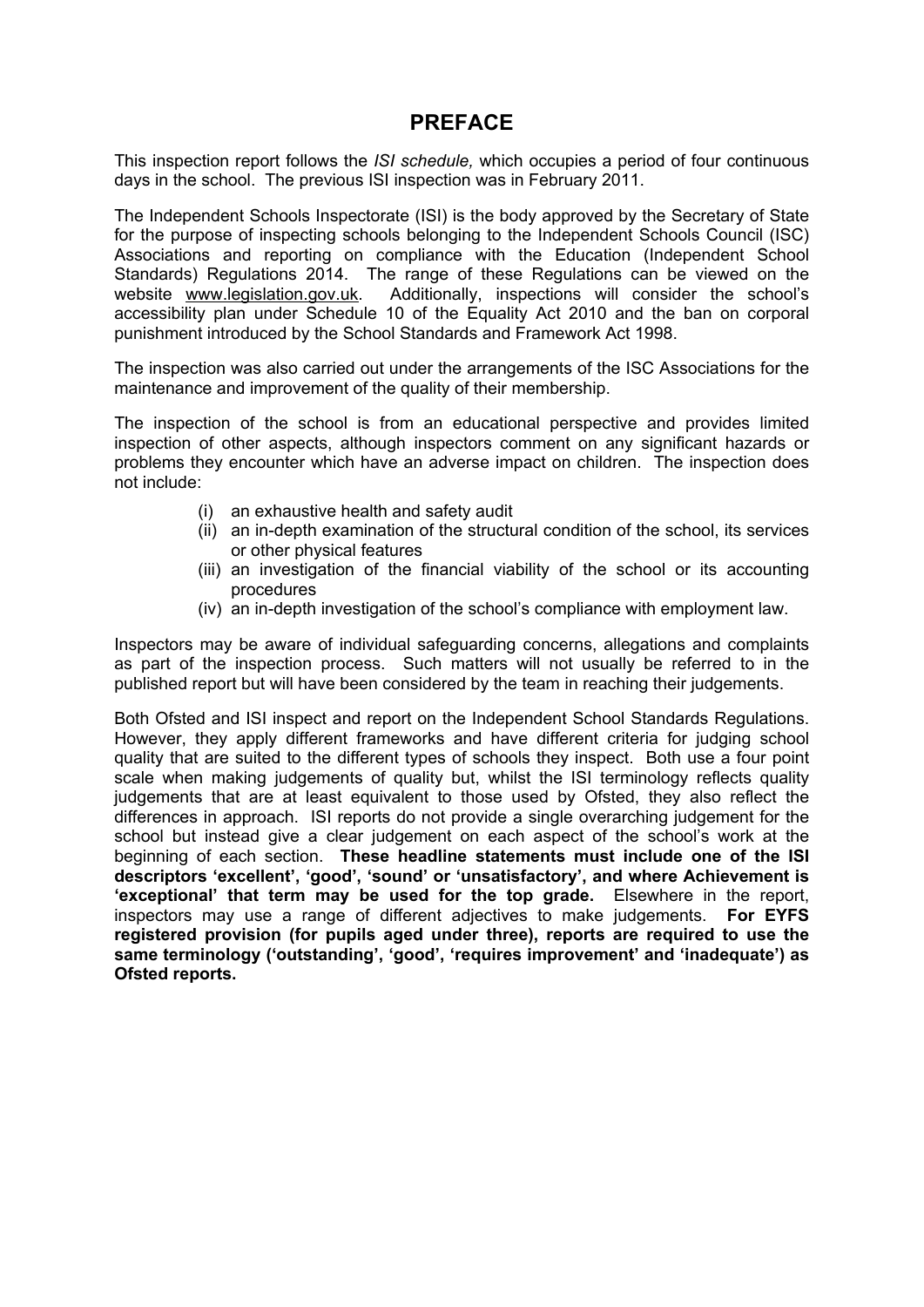## **INSPECTION EVIDENCE**

The inspectors observed lessons, conducted formal interviews with pupils and examined samples of pupils' work. They held discussions with senior members of staff and with the representative/governors, observed a sample of the extra-curricular activities that occurred during the inspection period, and attended registration sessions and assemblies. Inspectors visited the facilities for sick or injured pupils. The responses of parents and pupils to pre-inspection questionnaires were analysed, and the inspectors examined regulatory documentation made available by the school.

#### **Inspectors**

| Mrs Linda Donowho | Reporting Inspector                               |
|-------------------|---------------------------------------------------|
| Ms Linda Glithro  | Team Inspector (Former Deputy Head, GSA school)   |
| Mr Giles Delaney  | Team Inspector (Headmaster, IAPS school)          |
| Mr Eugene Sharkey | Team Inspector (Director of Studies, IAPS school) |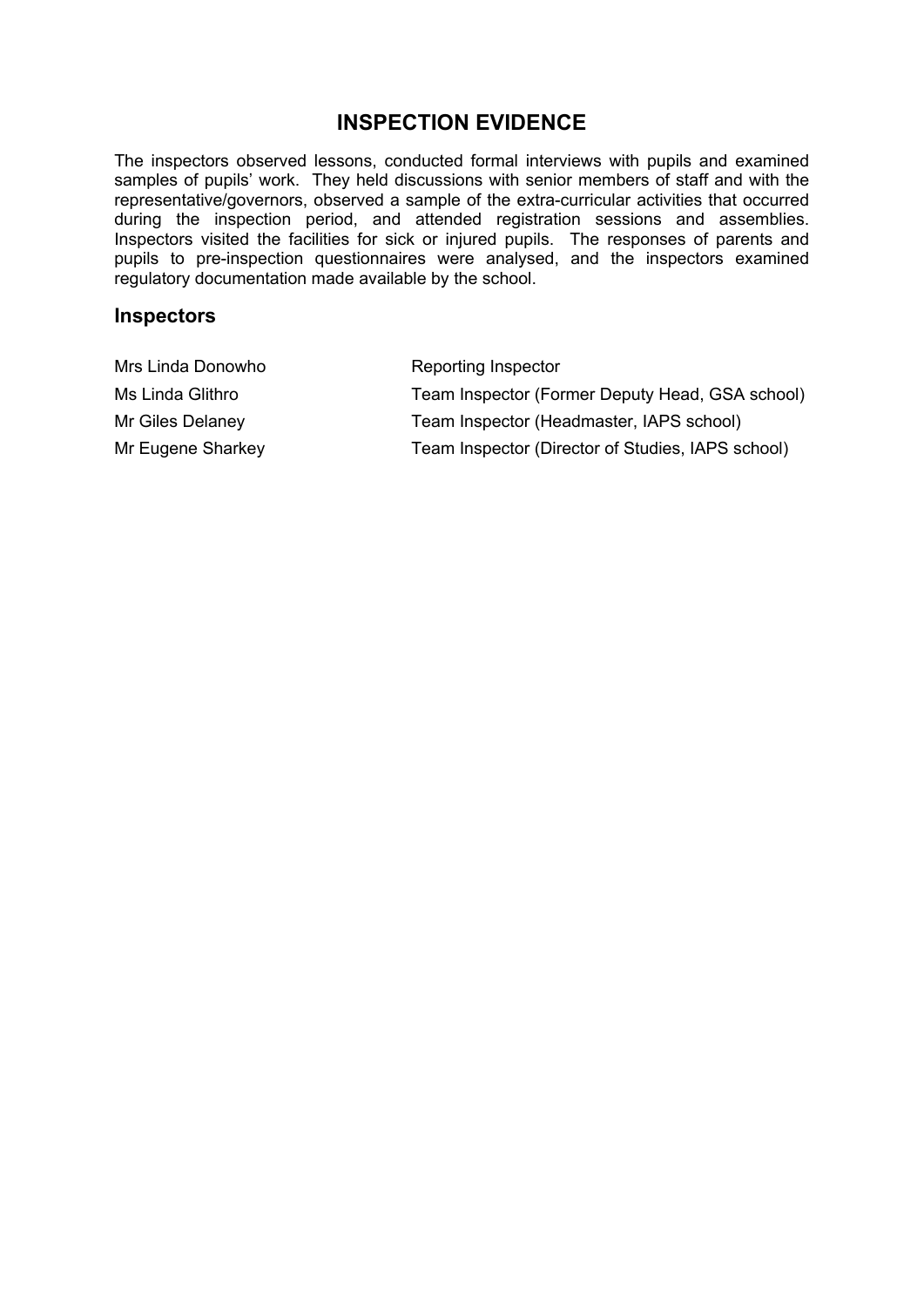## **CONTENTS**

| 1                       | THE CHARACTERISTICS OF THE SCHOOL                                                                                 | 1              |
|-------------------------|-------------------------------------------------------------------------------------------------------------------|----------------|
| $\overline{\mathbf{2}}$ | THE SUCCESS OF THE SCHOOL                                                                                         | $\mathbf 2$    |
| (a)                     | <b>Main findings</b>                                                                                              | $\overline{2}$ |
| (b)                     | <b>Action points</b>                                                                                              | 3              |
|                         | (i) Compliance with regulatory requirements                                                                       | 3              |
|                         | (ii) Recommendations for further improvement                                                                      | 3              |
| 3                       | THE QUALITY OF ACADEMIC AND OTHER ACHIEVEMENTS                                                                    | 4              |
| (a)                     | The quality of the pupils' achievements and learning                                                              | 4              |
| (b)                     | The contribution of curricular and extra-curricular provision (including<br>community links of benefit to pupils) | 5              |
| (c)                     | The contribution of teaching                                                                                      | 6              |
| 4                       | THE QUALITY OF THE PUPILS' PERSONAL DEVELOPMENT                                                                   | 8              |
| (a)                     | The spiritual, moral, social and cultural development of the pupils                                               | 8              |
| (b)                     | The contribution of arrangements for pastoral care                                                                | 9              |
| (c)                     | The contribution of arrangements for welfare, health and safety                                                   | 10             |
| 5                       | THE EFFECTIVENESS OF GOVERNANCE, LEADERSHIP AND<br><b>MANAGEMENT</b>                                              | 11             |
| (a)                     | The quality of governance                                                                                         | 11             |
| (b)                     | The quality of leadership and management, including links with parents, carers<br>and guardians                   | 11             |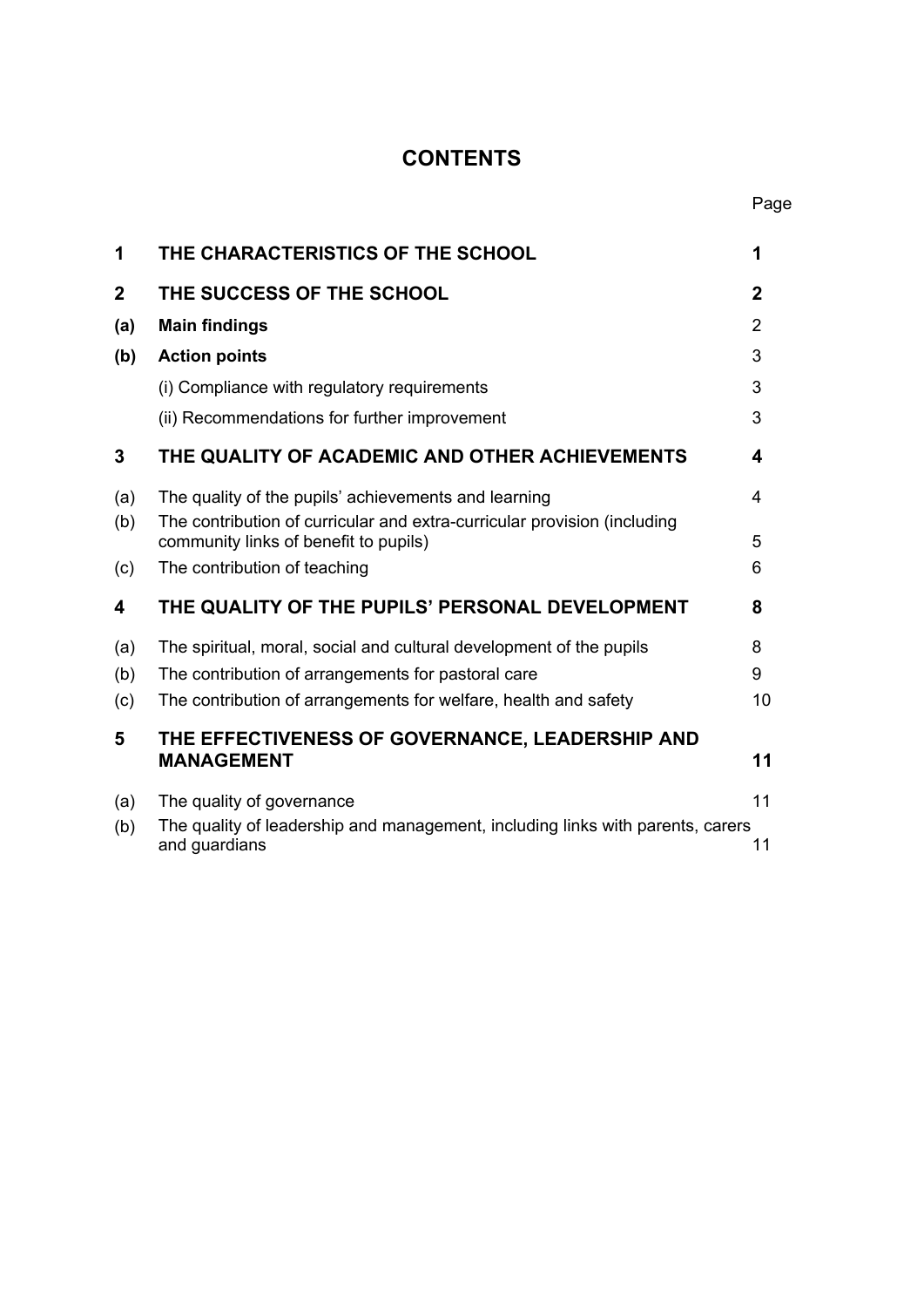#### **1. THE CHARACTERISTICS OF THE SCHOOL**

- 1.1 Brighton College was formed in 1845 as a Church of England foundation, with an integral junior school. The school moved to its present site adjacent to the main campus, about a mile from the city centre, in 1970 and has since been renamed Brighton College Prep School. It is a fully co-educational day school for pupils aged 8 to 13. The school is administered by the newly re-established prep and pre-prep schools' committee, which is a sub-committee of the main governing body of Brighton College. Since the previous inspection, the school has appointed a new headmaster.
- 1.2 The school aims to promote spiritual development within Church of England traditions and to promote moral development and integrity. It seeks to encourage pupils to be academically focused and thereby fulfil their potential; to become confident and articulate adults. The school emphasises the importance of physical exercise, preparing pupils for a healthy lifestyle and enjoyable participation in sport. The school aims to develop cultural awareness through appreciation of literature, the arts, science, music, and the diversity of human beliefs and experience. Additionally, the school seeks to promote worthwhile partnerships with parents and the local community, and to be a safe and happy environment for all. Its informal motto is 'Be the best you'.
- 1.3 There are currently 300 pupils on the school roll, 157 boys and 143 girls. There are 180 pupils in Years 4 to 6 and 120 in Years 7 and 8. Fifty-three pupils have been identified as having special educational needs and/or disabilities (SEND), mainly in the area of dyslexia and all receive specialist support from the school; no pupil has a statement of special educational needs. Twenty-nine pupils use English as an additional language (EAL) but none needs formal specialist support. Pupils are drawn largely from the local area and they come predominantly from business and professional families. The majority of pupils are of white British ethnicity and a small proportion is drawn from a range of other nationalities and cultures.
- 1.4 The ability profile of the school is above the national average, with cohorts usually having at least a quarter of pupils being of well above average ability; very few pupils are of below average ability.
- 1.5 National Curriculum nomenclature is used throughout this report to refer to year groups in the school.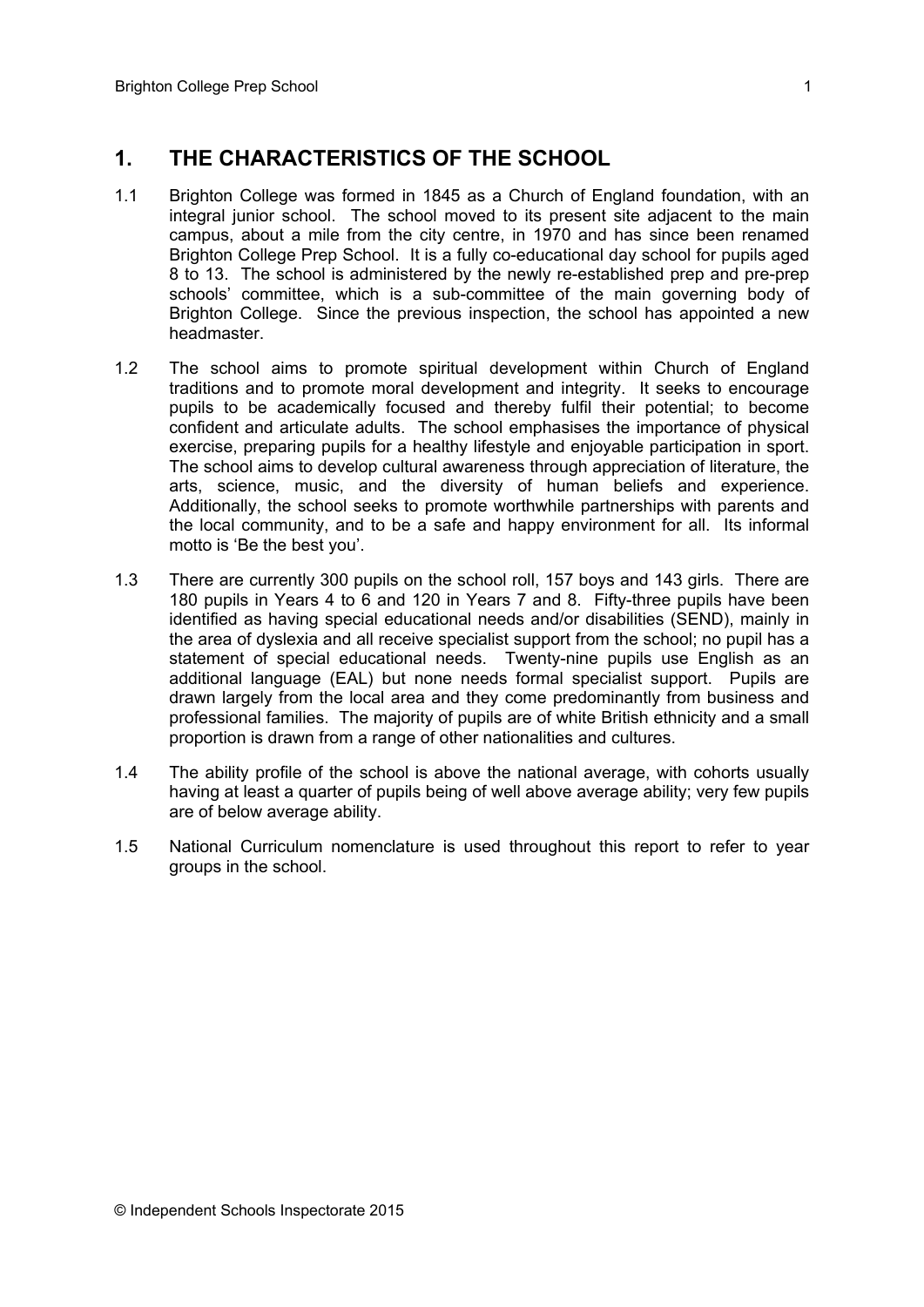## **2. THE SUCCESS OF THE SCHOOL**

#### **2.(a) Main findings**

- 2.1 The overall quality of the pupils' achievements is excellent. The pupils develop their knowledge, understanding and skills highly effectively across a broad range of subjects and activities. They fully embrace the school's unofficial motto 'be the best you'. The rich curriculum and the excellent programme of extra-curricular activities carefully support the needs of those of different abilities and ages. Achievements are particularly notable in literacy and mathematics. Activities give pupils a choice based on their interests and skills, building on the school's objectives to create a happy, stimulating, safe and secure school environment where children will be encouraged to reach their full potential. The pupils' success is also promoted by excellent teaching and their exemplary attitudes to learning, which contribute well to their progress. Teaching is particularly effective in motivating and enthusing pupils and challenging them to think for themselves. Teachers have excellent subject knowledge. Provision of information and communication technology (ICT) is good, though pupils are not given sufficient opportunities to use their skills across the curriculum and their use of the library facilities for research and investigation is limited. The provision for pupils with SEND is fully integrated into the curriculum. More able pupils are also catered for extremely well in teaching. The pupils' overall success is promoted further by their excellent relationships with one another.
- 2.2 Pastoral care is excellent, and the pupils' welfare, health and safety are assured. Pupils are courteous to visitors and treat their peers and staff with great respect. Their care for one another is embedded in all aspects of school life. Pupils enjoy life at school and this radiates from all that they do. Pupils demonstrate high levels of spiritual, moral, social and cultural development. Their awareness of those less fortunate than themselves is evident in their positive approach to charitable giving.
- 2.3 The aims of the school are fulfilled and fostered by excellent governance which is committed to the academic progress and personal development of the pupils. The newly re-established prep and pre-prep committee strongly reinforces the governors' commitment to these sections of the school. Governors have a clear oversight of the school, informed by detailed reports from the head and by their regular visits to the school. All aspects of leadership and management are excellent. Highly effective policies and procedures support pupils considerably in their academic and personal development. Recruitment procedures are efficient and safe, as are all checks on staff. Links with parents are excellent. They are extremely positive about the school's educational and pastoral provision.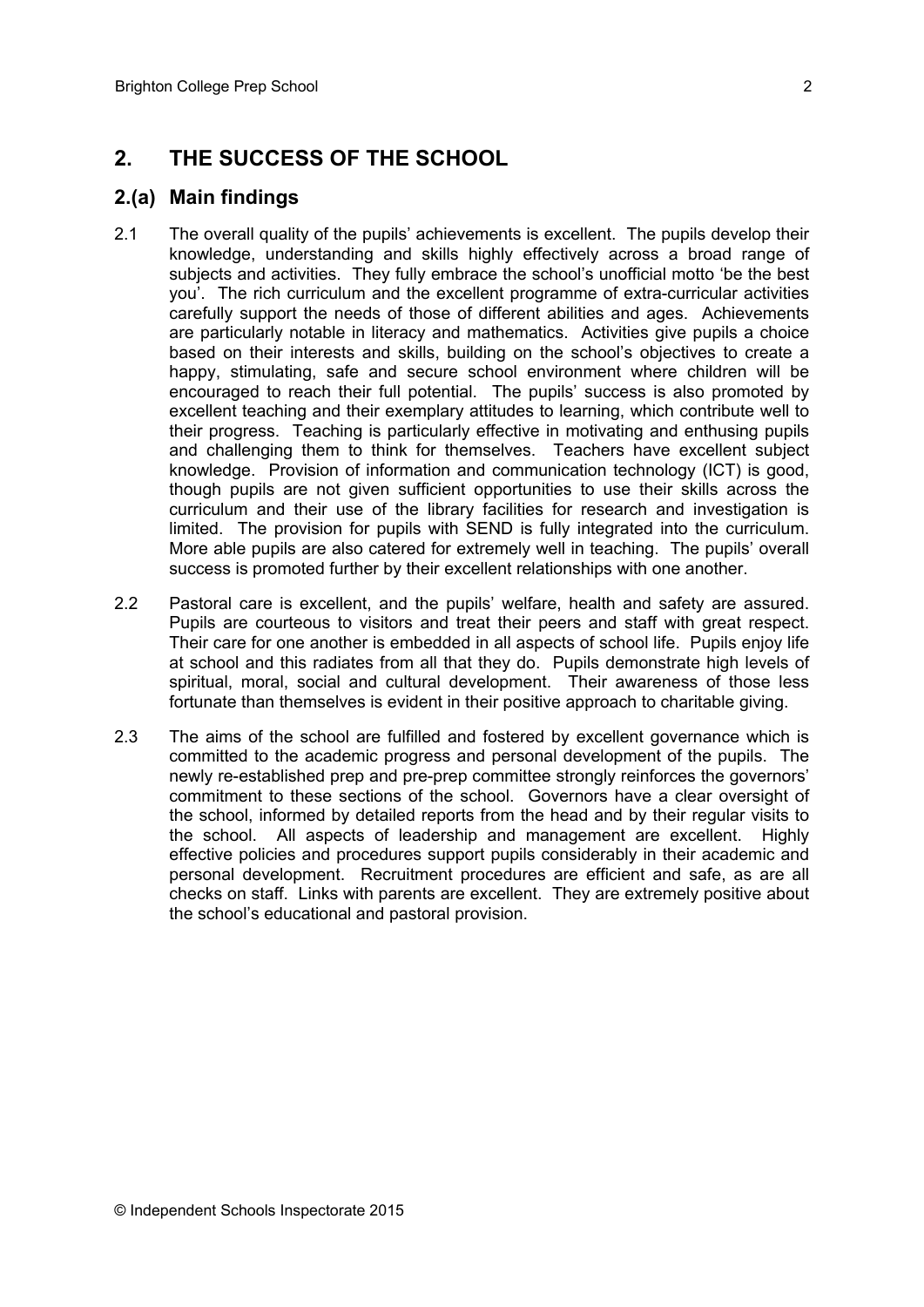#### **2.(b) Action points**

#### **(i) Compliance with regulatory requirements**

2.4 The school meets all the requirements of the Education (Independent School Standards) Regulations 2014.

#### **(ii) Recommendations for further improvement**

- 2.5 The school is advised to make the following improvements.
	- 1. Increase the use of the library and its facilities to enhance the pupils' learning.
	- 2. Develop the use of ICT as an integral part of lesson planning.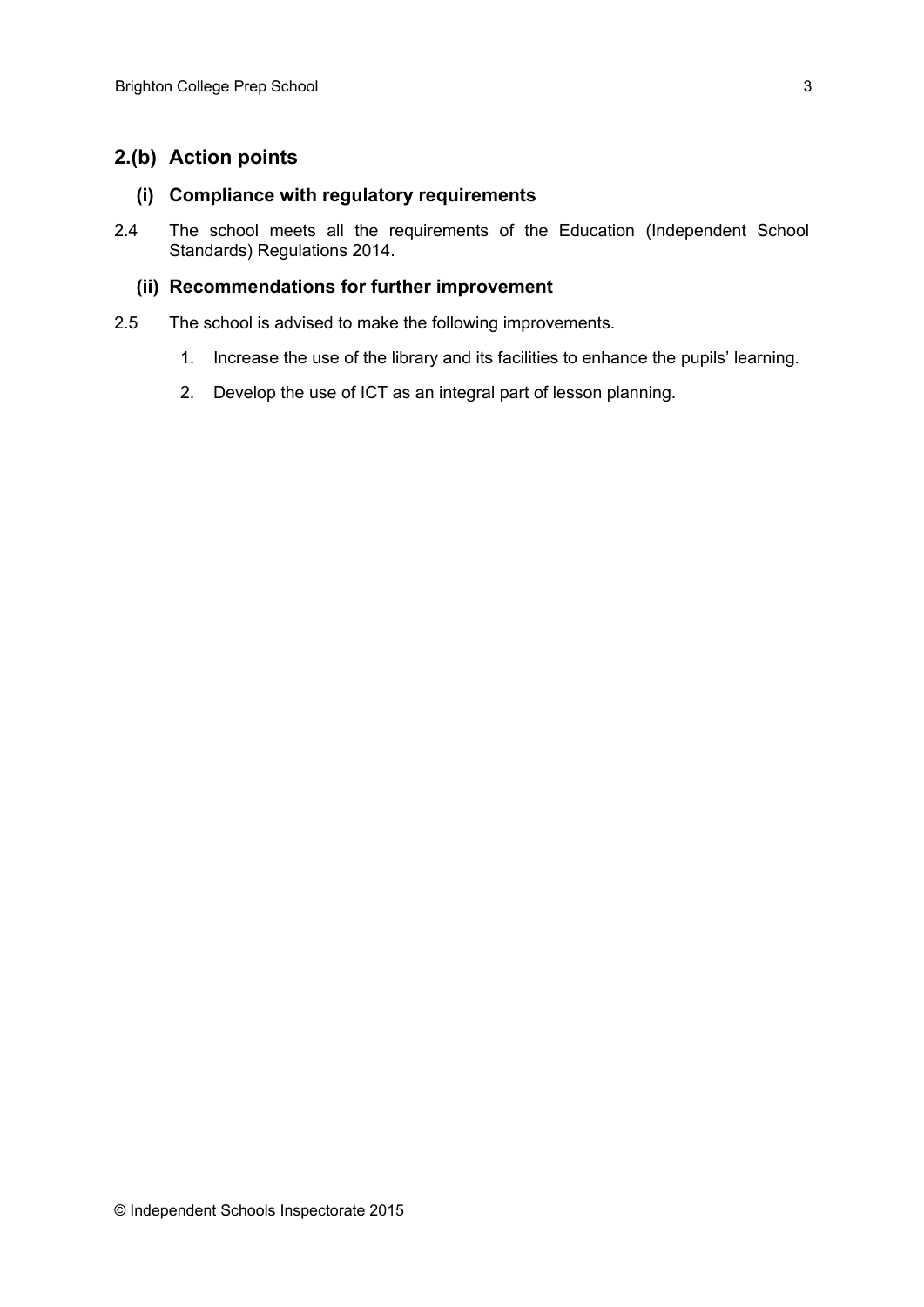### **3. THE QUALITY OF ACADEMIC AND OTHER ACHIEVEMENTS**

#### **3.(a) The quality of the pupils' achievements and learning**

- 3.1 The quality of the pupils' achievements and learning is excellent.
- 3.2 The school amply fulfils its aim to promote the intellectual development of the pupils by being academically focused and by enabling each pupil to fulfil his or her potential. Throughout the school, pupils display highly effective knowledge, proficient skills and excellent understanding in lessons and extra-curricular activities.
- 3.3 Pupils of all abilities display excellent levels of literacy and numeracy in response to the strong focus on these areas, the meticulous monitoring of progress and the committed attitude of pupils. In lessons, interviews and informal conversations, the pupils are extremely articulate when answering questions and presenting their ideas, which they do with confidence and enthusiasm. In and out of lessons, pupils seize with alacrity the many opportunities for independent thought. They know that their ideas are valued and encouraged and every opportunity is given in teaching for collaboration and for pupils to share, discuss and debate their thoughts and ideas. This they do with great success, demonstrating excellent learning skills.
- 3.4 Pupils read fluently and with confidence, and are delighted to demonstrate these skills. They write in various styles and with a legibility and concision which indicate high level thinking for their age; they regularly produce creative writing of a high quality. The presentation of their work is excellent across all subjects. Numeracy skills are strongly developed, and are applied particularly well to solving problems. Pupils acquire a high level of understanding of scientific concepts and their investigative skills are well developed. Pupils use ICT effectively for research when given the opportunity. Although the library and its facilities are timetabled for occasional use, pupils do not use these facilities to their maximum potential.
- 3.5 The pupils' creativity is excellent, notably in music art and drama. These play a significant part in the life of the school, and the sound of orchestras, choirs or individual musicians is a constant feature of school life. Pupils have considerable success in local competitions. The vibrant displays around the school are a testimony to their creative skills.
- 3.6 Pupils are successful in a wide range of activities, including speech and drama, sport, music and art. These achievements make an important contribution to their personal development, enabling them to demonstrate their individual confidence, team skills and respect for each other. All pupils are given an opportunity to achieve in music and many achieve high grades for their age in music examinations. Games and physical education (PE) skills are well developed in a variety of sports, and all pupils have the opportunity to represent the school. Individual achievements are many including national success in cross country and athletics, performing with the National Children's Orchestra and joining the cast of a national radio broadcast of *War and Peace*.
- 3.7 The pupils' attainment cannot be measured in relation to average performance in national tests, but on the evidence available, it is judged to be high in relation to national average expectations. Pupils follow a broad and challenging curriculum which includes classical and modern languages and the majority gain places at Brighton College, a significant number with scholarships. This level of attainment as judged by the quality of learning seen in lessons, the high level of attainment seen in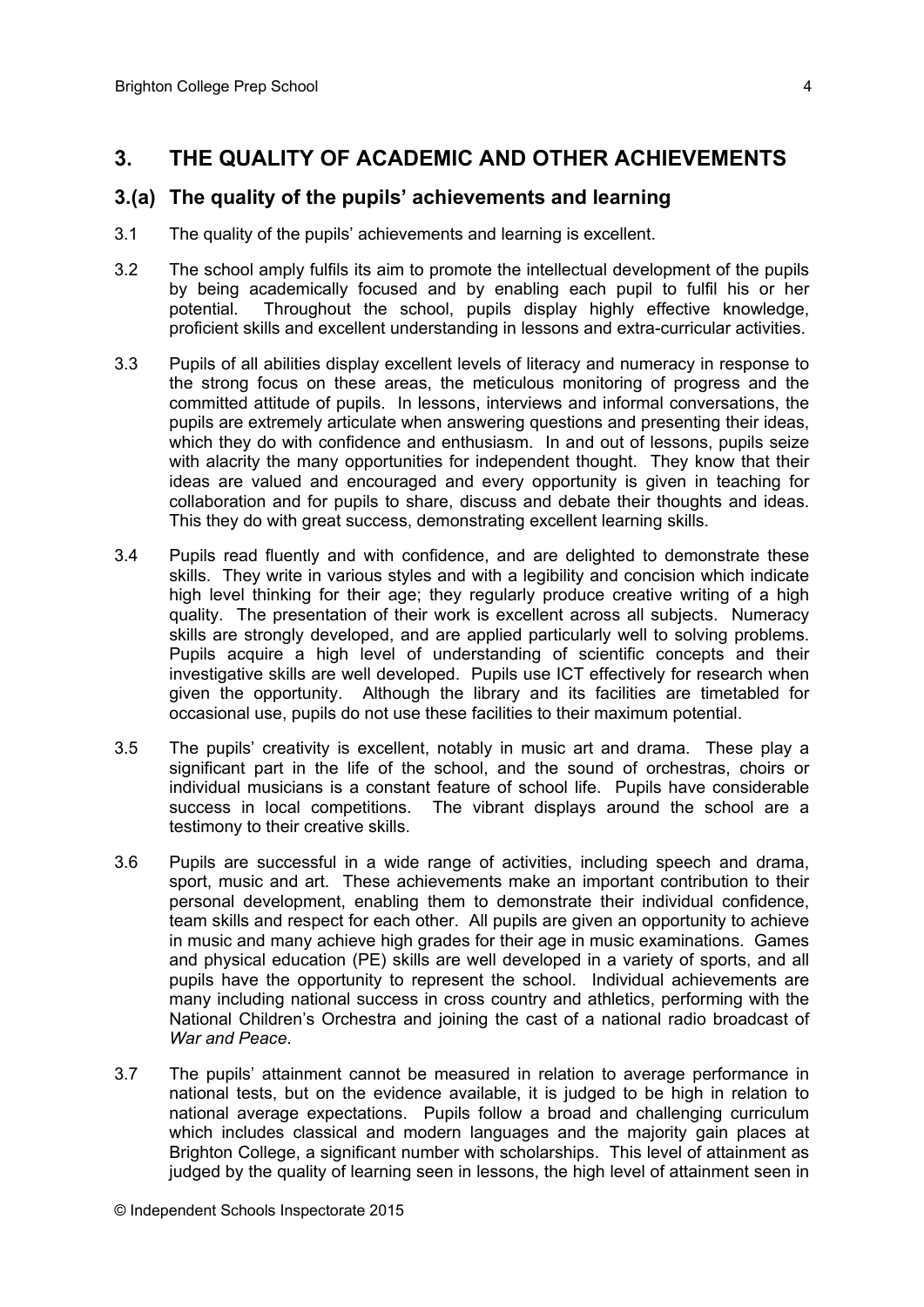3.8 Less able pupils and those with SEND make excellent progress because they are extremely well supported and their progress is carefully monitored. They are withdrawn from lessons for group work in the school dyslexia centre and supported in class by their teachers. More able pupils, and those with particular talents, are well catered for in lessons and in the extra-curricular opportunities provided for them. A significant factor in pupils' achievement is the setting of pupils for mathematics and English in all year groups.

#### **3.(b) The contribution of curricular and extra-curricular provision**

- 3.9 The contribution of curricular and extra-curricular provision is excellent.
- 3.10 The curriculum provision is rich in content, balanced and exciting. It strongly supports the school's aims. The curriculum promotes challenge and excellence and is sympathetically planned to meet the needs of the whole range of pupils as they progress through the school. It is efficiently timetabled to enable pupils to experience a curriculum beyond basic requirements. Care is taken at the transitional stages between pre-prep, prep and the senior school to achieve a seamless progression.
- 3.11 There is a wide range of linguistic opportunities; French and Mandarin are taught throughout, and Latin from Year 7. Creative subjects are well represented through design and technology (DT), art and music; the latter includes opportunities for all pupils to take part in concerts. There are opportunities for drama and role play within lessons, although drama is not specifically timetabled. Specialist subject teaching is given in art, music, foreign languages and sport throughout the school and, from Year 7, in all subjects. Home economics is a particular feature of the curriculum and is enjoyed by pupils in Years 4 to 6. Triple science is taught from Year 6 onwards.
- 3.12 There is clear progression in the development of the curriculum, and planning across all subjects is meticulous. It is closely monitored and prepares the pupils extremely well for the next stage of their education. The breadth of the curriculum is further enhanced by the use of cross-curricular links between subjects. Whilst the school possesses good ICT facilities, the curriculum offers limited provision for pupils to use and develop their ICT skills.
- 3.13 The curriculum is supported by a wide range of peripatetic music staff who play an unusually active role in the curriculum, regularly supporting class-teaching activities*.*  Sporting provision is equally good throughout the curriculum with a wide range of sports offered to the pupils. The school has continued to increase the number of pupils involved in sports fixtures.
- 3.14 Curricular support for those with SEND or EAL is excellent, and the systems to identify and support such pupils are particularly effective; pupils identified as requiring support are given individual education plans. Work is appropriately matched to their needs in lessons and good use is made of withdrawal for extra support. Those identified by the school as being able and talented are well catered for in teaching through specifically challenging activities.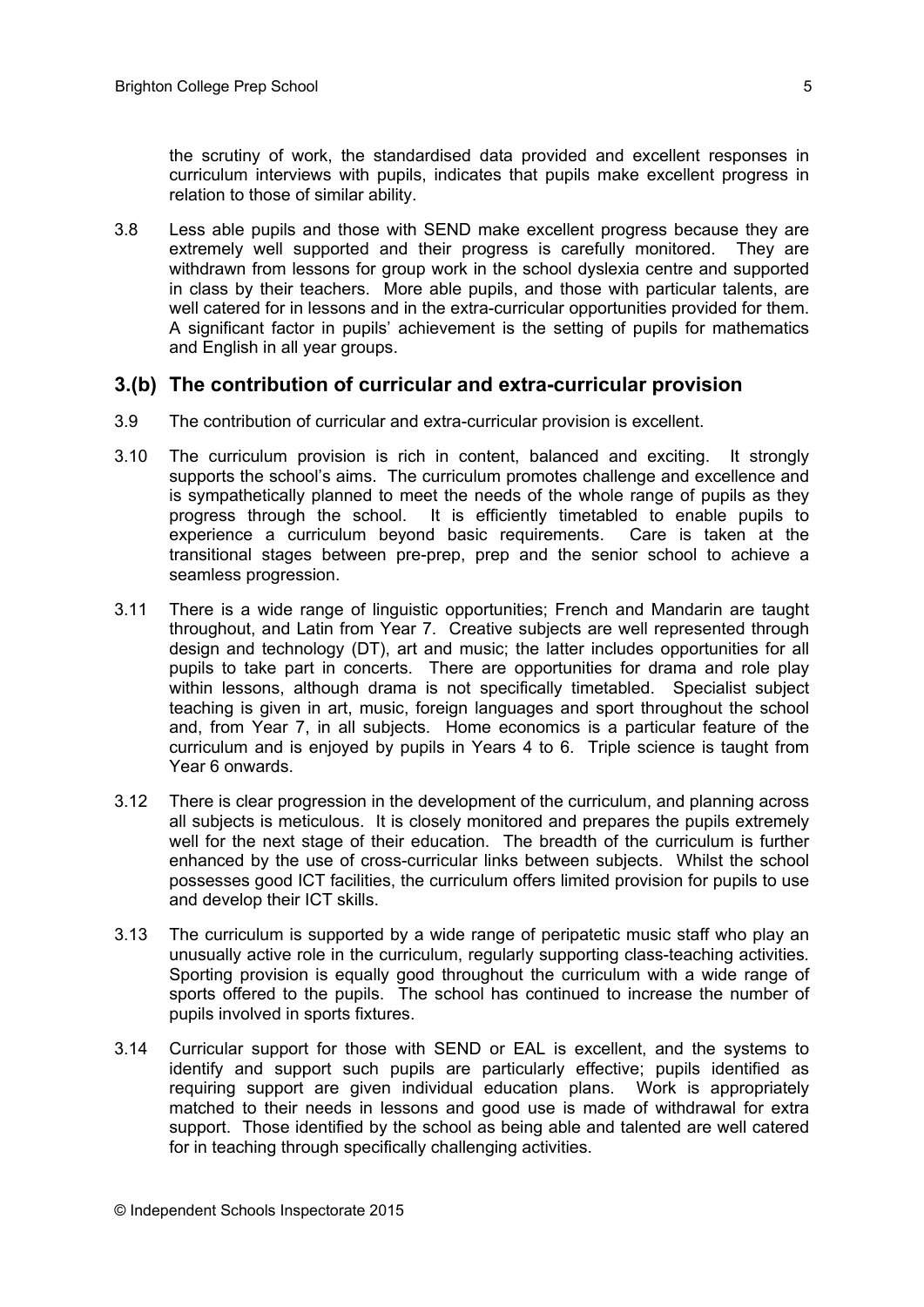- 3.15 The curriculum is enriched by an extensive extra-curricular programme which plays an invaluable role in developing the pupils' resilience and open-mindedness. Pupils are actively encouraged to suggest activities and the school makes every effort to accommodate their ideas. Recent pupil-initiated activities have included boys' hockey and 'ultimate frisbee', as well as less familiar interests such as pet club, high wire club and young engineers. The curriculum is enriched by the day and residential trips that support the topics being studied across the school. The pupils' experiences are further broadened by a wide range of visiting specialists and themed days.
- 3.16 Pupils benefit from a personal, social, health, and economic education (PSHEE) that, as well as including all elements of health and safety, acknowledges the importance of fundamental British values. This includes the ability to distinguish right from wrong, to show initiative and to acquire knowledge of public institutions, cultural tolerance and respect for other people. Pupils visit many local places of historic and cultural interest. During the inspection the school was also preparing for its own mock general election in order that pupils could experience democracy first hand. The school has close links with the local community, such as a recent fundraising art project with a local charity for blind ex-service men who spent time in the school working with the pupils.

#### **3.(c) The contribution of teaching**

- 3.17 The quality of teaching is excellent.
- 3.18 Throughout the school, teaching enables pupils to develop a very secure understanding in all subjects and to make excellent progress. Teaching is well planned, with a high degree of awareness of the differing needs of all of the pupils. It supports the school's aims, contributing successfully to the pupils' high levels of achievement.
- 3.19 The teachers know their pupils well and this, together with their strong subject knowledge, contributes greatly to the pupils' progress. There is an excellent rapport between staff and pupils, who are encouraged to work hard to ensure that they achieve in line with the school's aim for all pupils to fulfil their potential.
- 3.20 Energetic, enthusiastic and brisk teaching ensures that pupils of all ages thoroughly enjoy their learning and are provided with stimulus and challenge. Teaching is well paced and characterised by clear learning objectives and success criteria identified at the start of lessons. Teachers question pupils skilfully to challenge their thinking. They set a well-planned framework for them to investigate and explore, and encourage them to do so. A significant feature of teaching is the high level of personal attention given, which helps pupils to fulfil their potential and gain in confidence.
- 3.21 Throughout the school there is consistent provision of opportunities for pupils to work collaboratively. This enables them to use peer discussion to support and develop their understanding and skills. Older pupils ably collaborated to produce short dramatic presentations to demonstrate irony while others engaged in a classled discussion on the conception of, and the increase in, the birth of twins. Much of the teaching provides opportunities for pupils to work independently, developing their ability to take more responsibility for their work.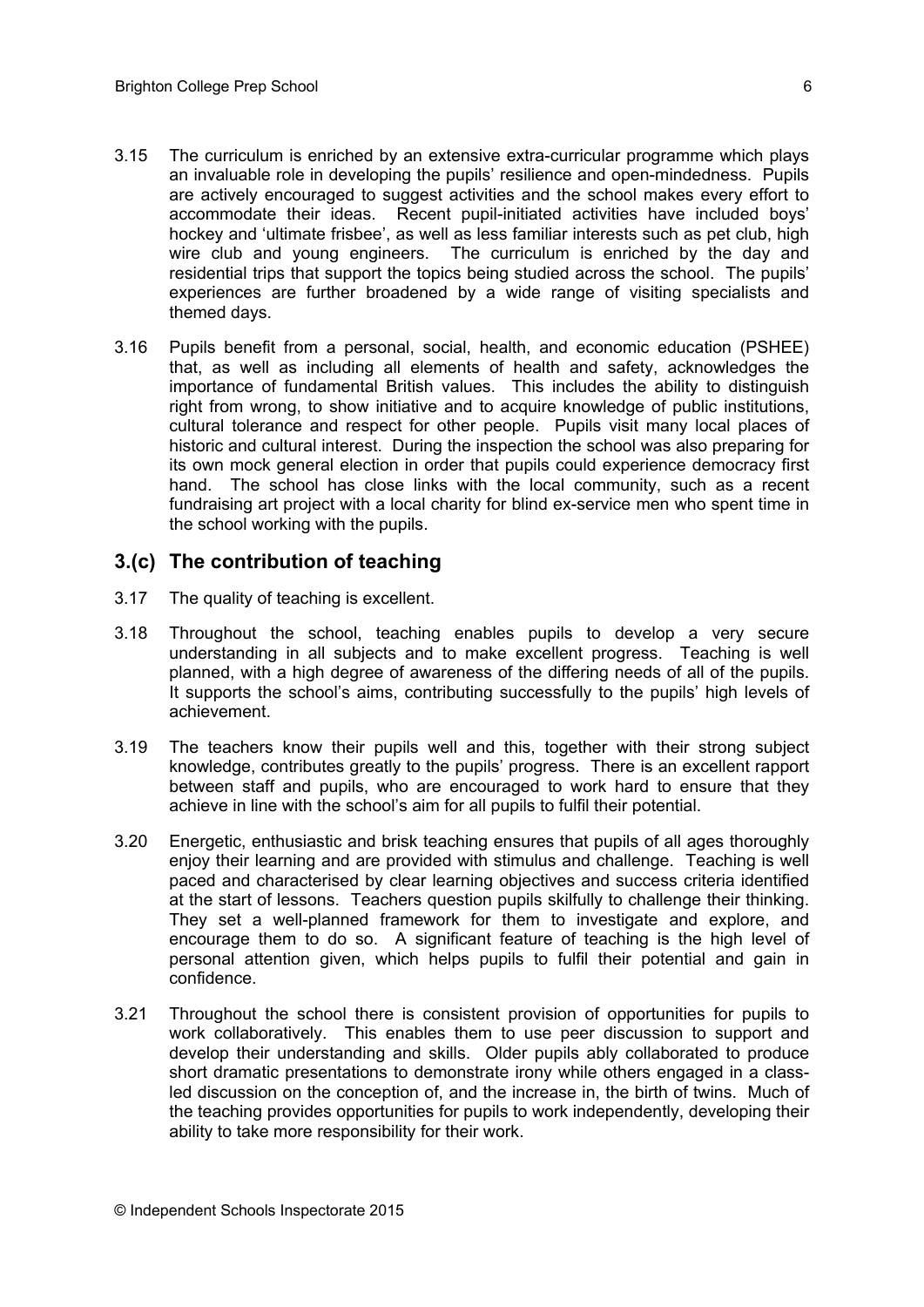- 3.22 Generous staffing provision is utilised imaginatively and to the considerable benefit of the pupils: for example in DT pupils, supported by additional qualified teachers, have built a rowing machine out of entirely recycled and reclaimed materials.
- 3.23 Teaching meets the needs of pupils of different abilities extremely well. The setting system throughout the school allows teaching to focus on the pupils' individual needs and abilities. Pupils with SEND are supported most effectively in lessons or withdrawn for extra support with specialist teachers. More able pupils are continuously challenged by the high expectations they experience and are given specific activities to extend their learning.
- 3.24 A comprehensive policy to assess and track individual pupils' progress and attainment is implemented well. Available assessment data and nationally standardised test results are used to monitor the pupils' progress carefully. As well as external standardised tests for all year groups, Years 4, 5 and 6 complete continuous assessments throughout the year and have a formal examination near the end of the year. Years 7 and 8 have formal examinations at set times during the year which include Common Entrance examinations or scholarship trials in Year 8. The results of assessments are shared and discussed at staff meetings so that appropriate interventions are implemented where there is cause for concern. Class and individual targets provide pupils with direction and challenge. Marking is excellent across all subjects. It is thorough and, in addition to celebrating the pupils' success, it is helpful in guiding improvement.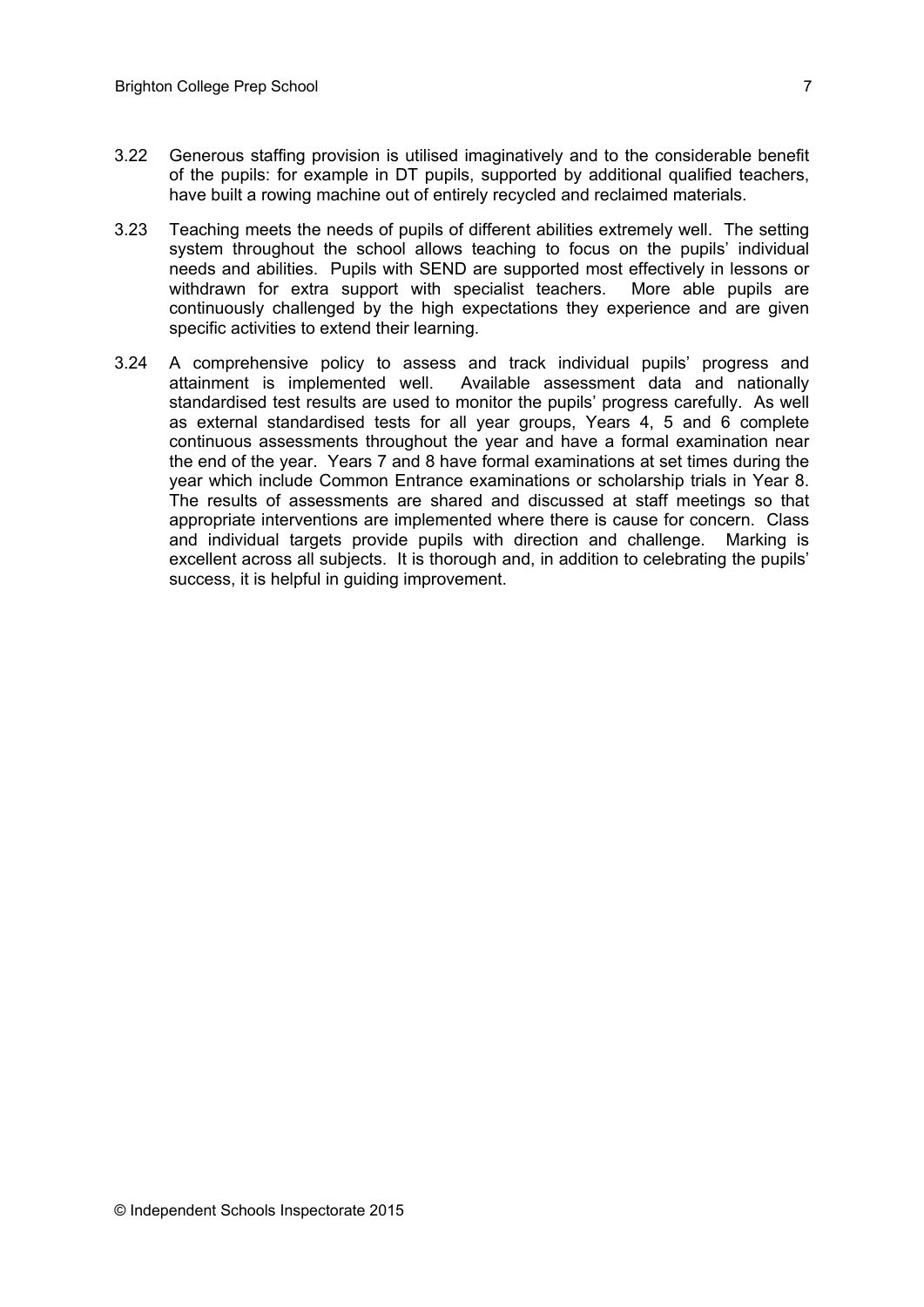#### **4. THE QUALITY OF THE PUPILS' PERSONAL DEVELOPMENT**

#### **4.(a) The spiritual, moral, social and cultural development of the pupils**

- 4.1 The spiritual, moral, social and cultural development of the pupils is excellent.
- 4.2 The personal qualities of the pupils develop exceptionally well and are central to the aims of the school. Pupils are reflective, focused, compassionate and open-minded. They are well mannered, with an infectious enthusiasm for life that is reflected in all that they do. They work together in harmony, developing a sense of responsibility for others and the wider world. They look after and respect each other and greatly appreciate the support they receive for their development and focus.
- 4.3 The spiritual development of the pupils is excellent. The school fulfils its aim to promote the spiritual development of pupils within the tradition of its Church of England foundation together with an intrinsic respect for those from other cultures and beliefs. Pupils value the rich and thoughtful assembly programme and within the school's supportive environment, pupils grow in self-belief and self-esteem, reflecting the school code of conduct. They have the confidence to ask perceptive questions. The introduction of mindfulness has helped to develop the pupils' reflective attitude. Pupils show an appreciation of the non-material aspects of life, valuing, for example, the high quality music and art that is evident throughout the school.
- 4.4 The pupils' moral development is outstanding. Pupils have a strong sense of right and wrong. Through the curriculum topics, and visits, they learn to understand and respect the civil and criminal law of England. Their exemplary behaviour and kindness is embedded. Pupils of all ages demonstrate good sportsmanship; they are magnanimous in victory and gracious in defeat. Pupils understand school rewards and sanctions, such as misconduct marks, although these rarely need to be implemented. Pupils value rewards including house points, commendations, showups and headmaster's pens. In Year 8, there are wide-ranging opportunities to undertake positions of responsibility which pupils readily undertake, enjoy and from which they derive benefit. Year 8 pupils very successfully 'buddy' the Year 4 pupils. There are fewer opportunities for responsibility within younger year groups.
- 4.5 The quality of the pupils' social development is excellent; pupils interact confidently with each other and with adults. Pupils understand that they are fortunate and are involved in a wide variety of fundraising activities, particularly for local and children's charities. For example they participated in 'Walk to School Week' to raise money for a children's hospital. The PSHEE and religious studies (RS) programmes develop their understanding of British values, which are also embedded throughout the school culture.
- 4.6 The cultural development of the pupils is excellent. Pupils show an awareness of British values, for example in celebrating St George's Day. They appreciate democracy, keenly following the general election preparations and planning their own mock election with Year 8 party leaders. Pupils are introduced to world faiths in RS. They visit the synagogue and Buddhist temple. Pupils and staff celebrate the diversity of the school community, enabling all pupils to develop an insight into the values and beliefs of others, and to develop harmonious relations with them. Participation in concerts, learning about artists, including a Kenyan visiting artist, trips to theatres and museums, and studies in geography add depth to their cultural experiences.

© Independent Schools Inspectorate 2015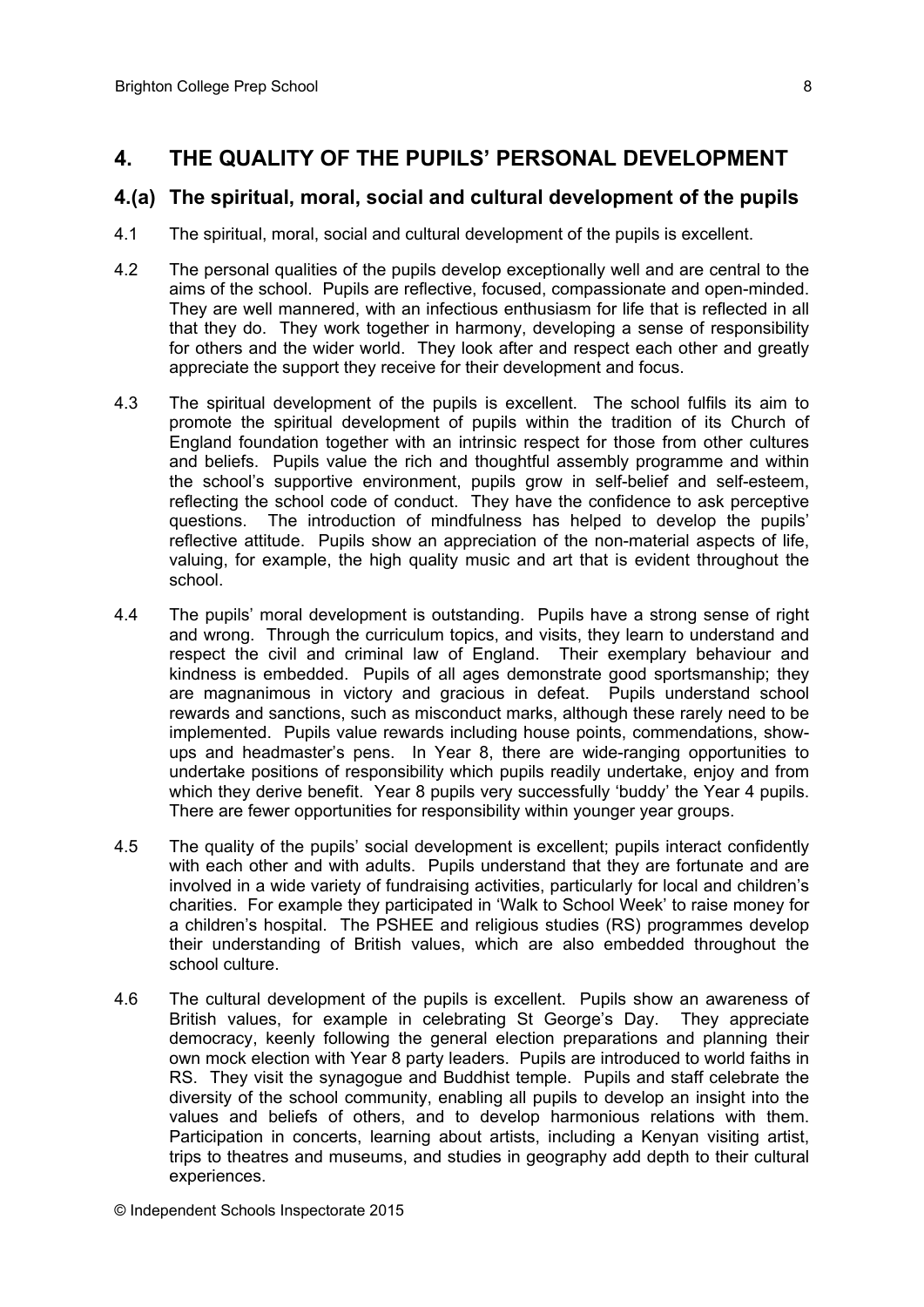#### **4.(b) The contribution of arrangements for pastoral care**

- 4.7 The school's arrangements for pastoral care are excellent.
- 4.8 The personal development of pupils is fostered by excellent support and guidance, in line with the school's aims. Staff liaise closely about the pupils' needs and share relevant information promptly and effectively. Careful records are kept and these are regularly monitored to assess whether emerging patterns can be seen.
- 4.9 Relationships between staff and pupils and amongst pupils themselves are excellent. These are highly valued by the pupils, who speak of their school with pride. Staff know the pupils extremely well and pastoral matters are discussed at weekly staff meetings. The 'buddy' system is spoken of warmly by all pupils and staff. This has strengthened the bond between the oldest and youngest children in the school. The recent innovation whereby Year 8 pupils meet in small groups weekly with their tutor to discuss pertinent issues in an important year has had an extremely beneficial effect on the pupils' pastoral care.
- 4.10 The school has excellent policies and systems to promote good behaviour. The school's code of conduct provides a highly effective framework in which high standards of behaviour and an atmosphere conducive to learning can prevail. A small minority of pupils who responded to the pre-inspection questionnaire expressed a view that teachers are unfair in the way they give sanctions and rewards. Inspectors found, through interviews and in discussion with pupils, that pupils are rewarded appropriately for their work and good behaviour. Sanctions are similarly appropriate and used in a positive manner to encourage good behaviour and organisation. A comprehensive log of rewards and sanctions is recorded, discussed and reviewed by senior management and staff regularly. The school has suitable measures to prevent bullying and harassment. Pupils say that bullying is rare but, should it occur, they are confident that the school would deal effectively with it. Pupils say that they are regularly encouraged to talk to staff if they have any worries or problems. A record is kept and the pastoral system ensures frequent monitoring by staff takes place.
- 4.11 Healthy eating is encouraged through the provision of a well-balanced, nutritious and attractive range of dishes at lunchtime. The recently introduced snacks policy further supports this aim by advocating fruit rather than crisps at break-times. Pupils make full use of the abundant opportunities to take regular exercise through the wide range of curricular and extra-curricular sporting activities. The school has a suitable accessibility plan.
- 4.12 The school employs effective methods to seek the views of pupils. Pupil responses to pre-inspection questionnaires showed that a very small minority felt that the school does not ask for or respond to their opinions. Inspection evidence does not support this view. An active council provides a useful forum for pupils' views to be discussed. Pupils speak proudly of their involvement and they appreciate the positive results achieved from the council, such as water dispensers being installed in the school and a girls' football club being established.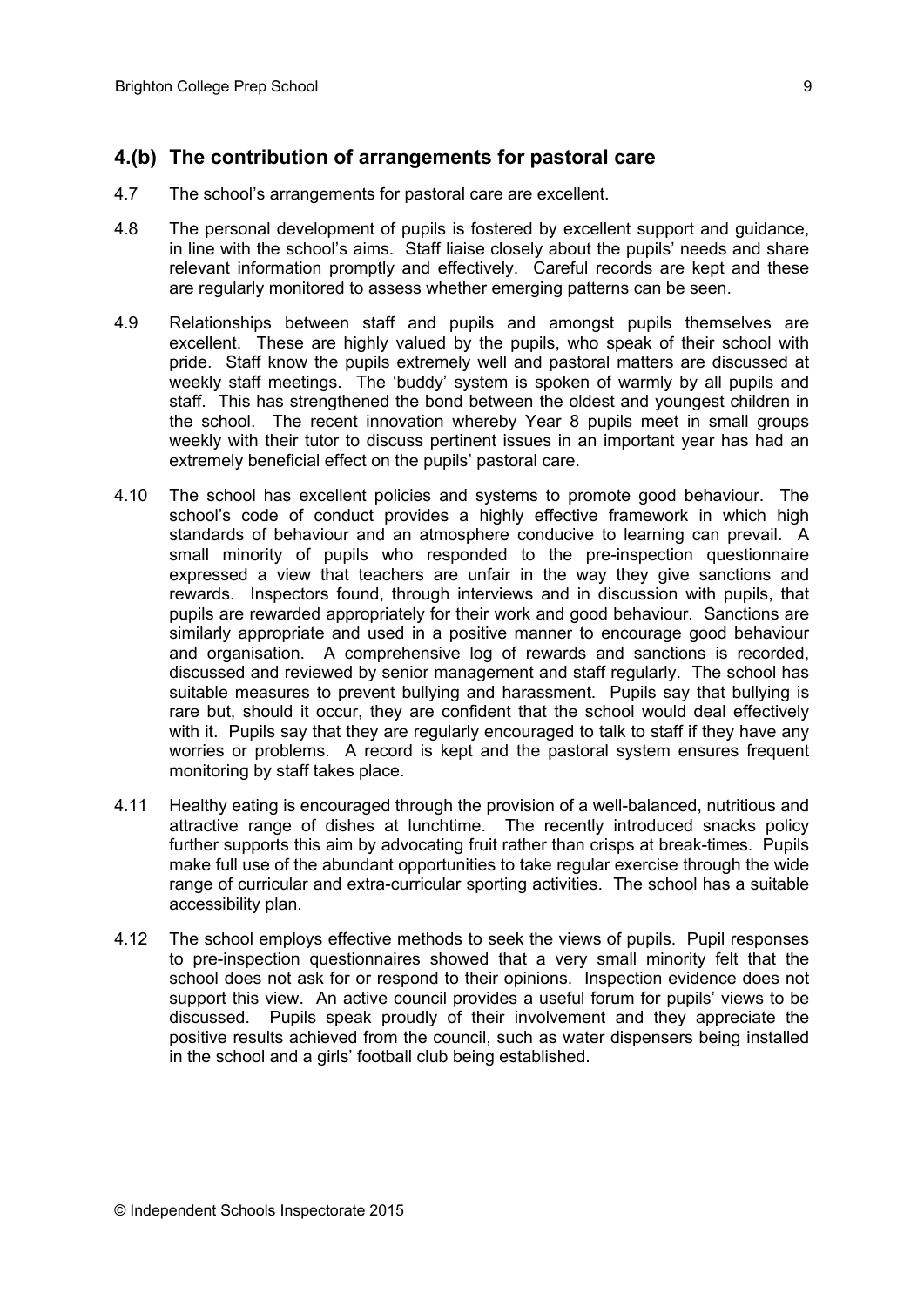## **4.(c) The contribution of arrangements for welfare, health and safety**

- 4.13 The contribution of arrangements for welfare, health and safety is excellent.
- 4.14 The school has a strongly-developed and effective system to provide for the welfare, health and safety of the pupils and this has a significant effect on ensuring pupils' welfare and happiness.
- 4.15 Excellent attention is paid to safeguarding pupils and promoting their health and well-being. The school's child protection policy has been recently updated and meets the latest requirements; it is appropriately reviewed by governors. The staff recruitment process is rigorous, and checks prior to appointment are completed and recorded appropriately. All staff know the child protection procedures and they have regular training to update their understanding. A full induction process ensures that all new staff are familiar with all safeguarding procedures. Those with specific responsibilities are trained to a higher level. The school has good links with the local authority, which ensures that it is able to give high priority to the protection of pupils throughout the school.
- 4.16 The school has thorough arrangements to reduce the risk from fire and accidents. It holds regular fire practices and the relevant equipment is checked at appropriate intervals. Health and safety are given a high priority, with detailed risk assessments completed and followed for areas of the school and school activities. Arrangements for health and safety are well managed by the health and safety committee which meets regularly.
- 4.17 The school has excellent arrangements for any pupils who are ill or injured with qualified medical staff always available. It gives careful attention to any pupils who have particular medical or learning support needs. Arrangements for first aid are implemented promptly and efficiently.
- 4.18 The admission and attendance registers are completed correctly and archived as required.
- 4.19 An overwhelming number of parents who responded to the pre-inspection questionnaire said that their children feel safe at school.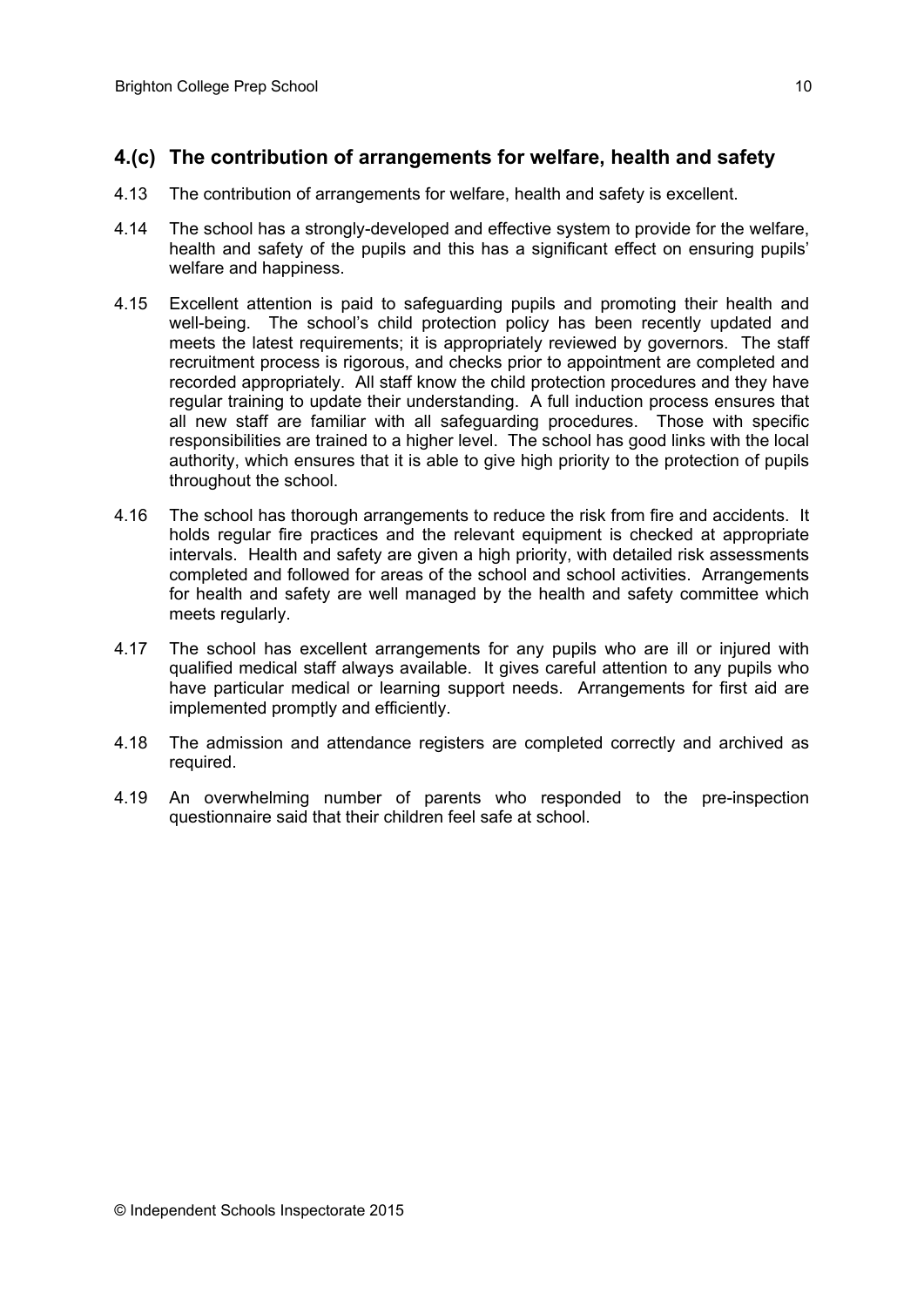## **5. THE EFFECTIVENESS OF GOVERNANCE, LEADERSHIP AND MANAGEMENT**

#### **5.(a) The quality of governance**

- 5.1 The quality of governance is excellent.
- 5.2 The governing body is wholly committed to the aims and purposes of the school. The board benefits from membership with a wide range of experience and professional backgrounds. It has a clearly defined structure, and highly effective and supportive sub-committees.
- 5.3 Governors are strongly committed to the school, its pupils and staff and to its continuing development. They have a clear understanding of their roles. They are fully aware of their responsibilities and determined, through effective financial planning, to ensure that the school's accommodation, and human and material resources are of a sufficiently high quality to meet the pupils' educational needs. They fulfil their obligations to monitor both health and safety and child protection and specific governors have responsibility for these areas ensuring that related policies are regularly and properly reviewed. They recognise their responsibility for the school's compliance with regulatory and legal requirements. The full governing body reviews child protection policy and procedures annually.
- 5.4 Through the various sub-committees and the detailed minutes of meetings, the governors are well informed and take a full part in the overall strategic planning, educational development and management of the school. They are provided with regular reports on educational matters, and this enables them to monitor the school's life and work effectively. The recent re-establishing of a prep and pre-prep committee to represent these sections of the school on the board of governors more significantly is a testimony to their commitment. It is enhanced by membership with specialist knowledge and experience in this age range.
- 5.5 Governors have clear insight into the working of the school. Relationships between governors and staff are enhanced by the regular visits made by a number of governors to the school. They provide the school leaders with much appreciated help, advice and, where appropriate, challenge while recognising their operational autonomy.

#### **5.(b) The quality of leadership and management, including links with parents, carers and guardians**

- 5.6 The quality of leadership and management, including links with parents, is excellent.
- 5.7 The vision and determination of the dynamic leadership along with committed and supportive managers and administrators, provide clear educational direction. This is illustrated by the high quality of the pupils' education, their enthusiasm for learning, their intellectual curiosity and the excellent standard of their personal development, in line with the school's aims and motto.
- 5.8 The drive and energy of senior managers, who have clearly defined roles, inspire both staff and pupils to work hard and achieve excellent results inside and outside the classroom. Staff are united in a common purpose, with clear educational direction provided by the leadership team. The school has carried out a thorough evaluation of its academic and pastoral provision; policies are clearly written for all